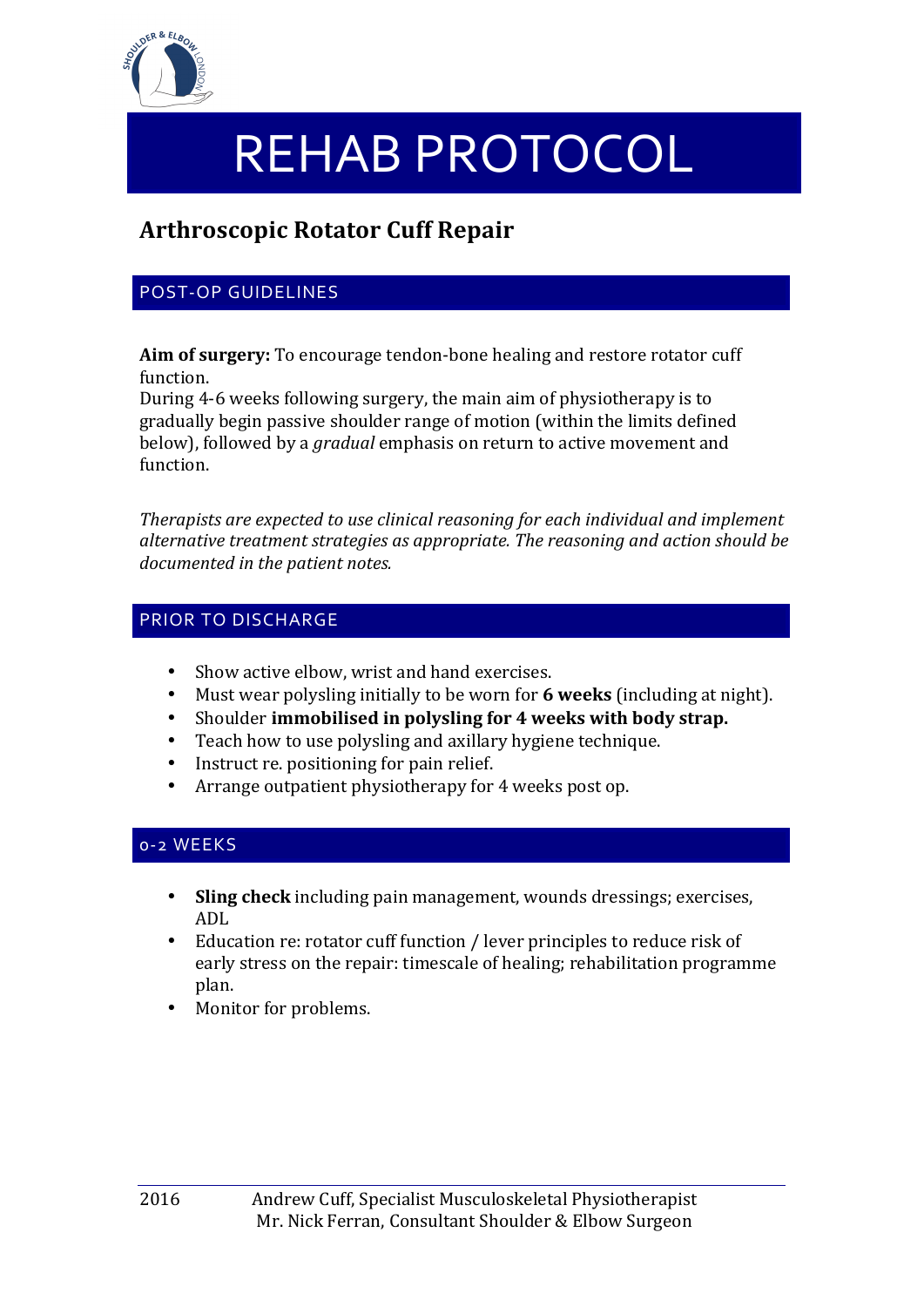#### **Goal: Slowly start to gain GH ROM**

- Physiotherapist to start gentle **passive shoulder** flexion to tolerance (patient lies in supine).
- Therapist to teach patient 'supported' pendular exercises to 'go gently' from weeks 4-6 (this can be done with the arm in the sling if the waist strap is loosened slightly).
- No abduction or external rotation at this stage to allow rotator cuff to fully heal.
- Ensure full active elbow, wrist and hand movement.
- Continue in polysling until week  $6$ .

#### 6-12 WEEKS

#### **Goal: Continue to improve ROM**

- Most cuff failures are between 6-12 weeks, therefore go slow but steady.
- Discard polysling.
- Progress passive to active assisted to active range of motion programme as per ability of the individual patient  $-$  use your clinical judgement here.
- Progress abduction and external rotation (in neutral) range of motion.
- Correction of abnormal movement patterns (i.e. ensure no winging of scapula, no shoulder hitching).
- No combined external rotation / abduction for 12 weeks.
- **NO THERABAND EXERCISES**

#### >12 WEEKS

#### Goal: Achieve full ROM & commence strengthening

- AIM TO HAVE ACHIEVED NEAR FULL SHOULDER RANGE OF MOVEMENT (active equal to passive)
- Gentle strengthening exercises as required for the upper limb and shoulder girdle – function specific.
- AIM TO HAVE ACHIEVED IMPROVING ROTATOR CUFF POWER THROUGH RANGE.
- Advise patient regarding maintenance home exercise programme.